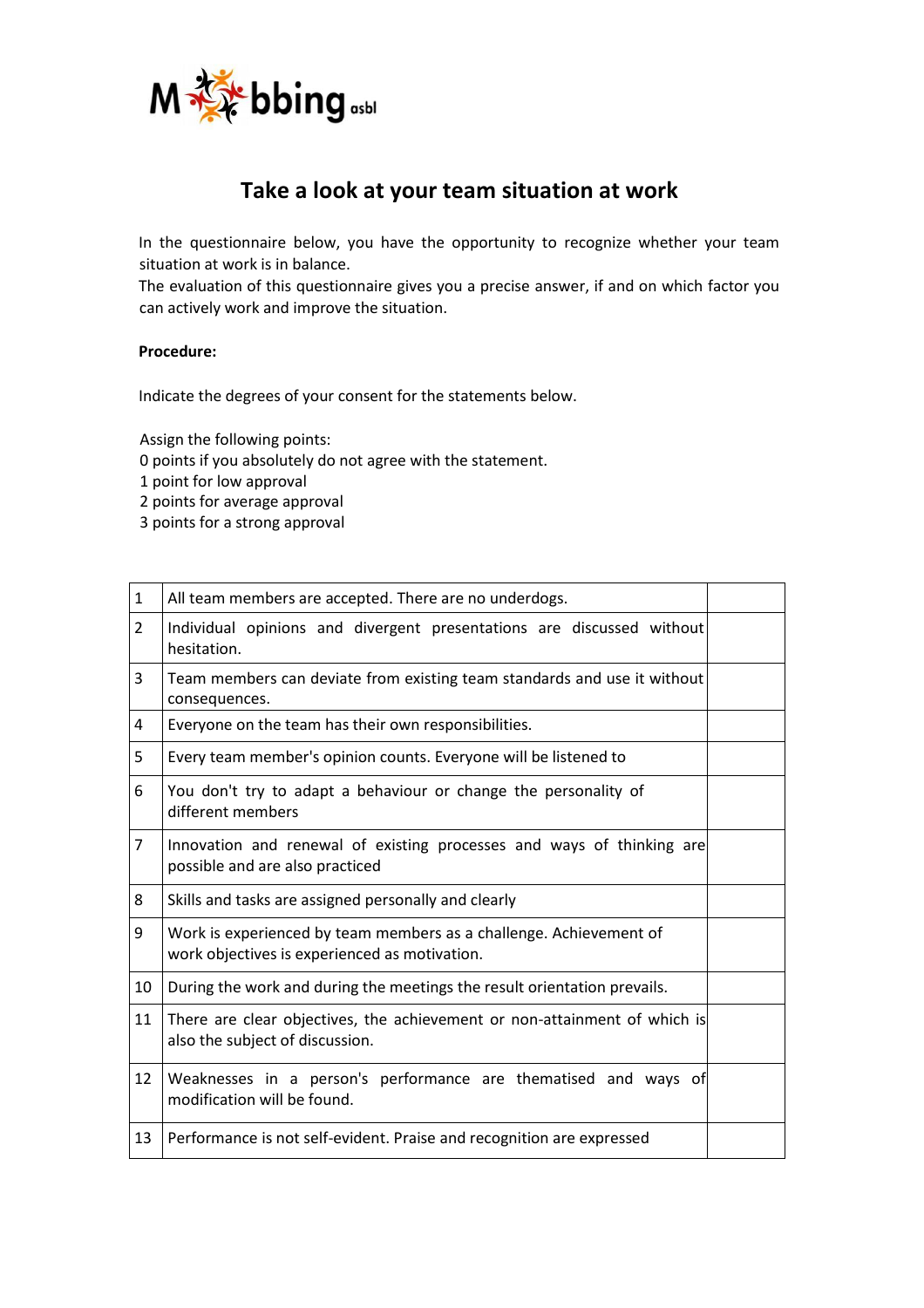

| 14 | Team members are hired according to their abilities, adaptations to<br>qualifications will be made.                     |  |
|----|-------------------------------------------------------------------------------------------------------------------------|--|
| 15 | Some members of the team are prepared to make restrictions, if the overall<br>situation requires it.                    |  |
| 16 | A sense of solidarity and sense of community prevails                                                                   |  |
| 17 | Common rituals are maintained in which all team members participate.                                                    |  |
| 18 | Criticism is expressed without reluctance, as are deviant ideas, opinions and<br>proposals.                             |  |
| 19 | Conflicts between colleagues do not smoulder for long, but are quickly<br>recognised and/or eliminated.                 |  |
| 20 | A climate of acceptance and mutual tolerance predominates                                                               |  |
| 21 | Criticism and improvement of a person's behaviour is accepted and not<br>evaluated as an attack.                        |  |
| 22 | There are multiple contacts with other departments in the organization                                                  |  |
| 23 | The superior has relationships and contacts with people outside the<br>organization.                                    |  |
| 24 | The tasks of the team are recognized in the organization and the results of<br>the work in the company are appreciated. |  |
| 25 | The team is rarely surprised by new things. They are usually informed in good<br>time about important topics.           |  |
| 26 | The superior successfully represents the team's interests in proceedings and<br>in front of officials.                  |  |
| 27 | The manager ensures that the resources needed to achieve the objectives<br>are provided to the team.                    |  |
| 28 | The climate in the team is above average in comparison to other<br>departments and attracts other employees.            |  |